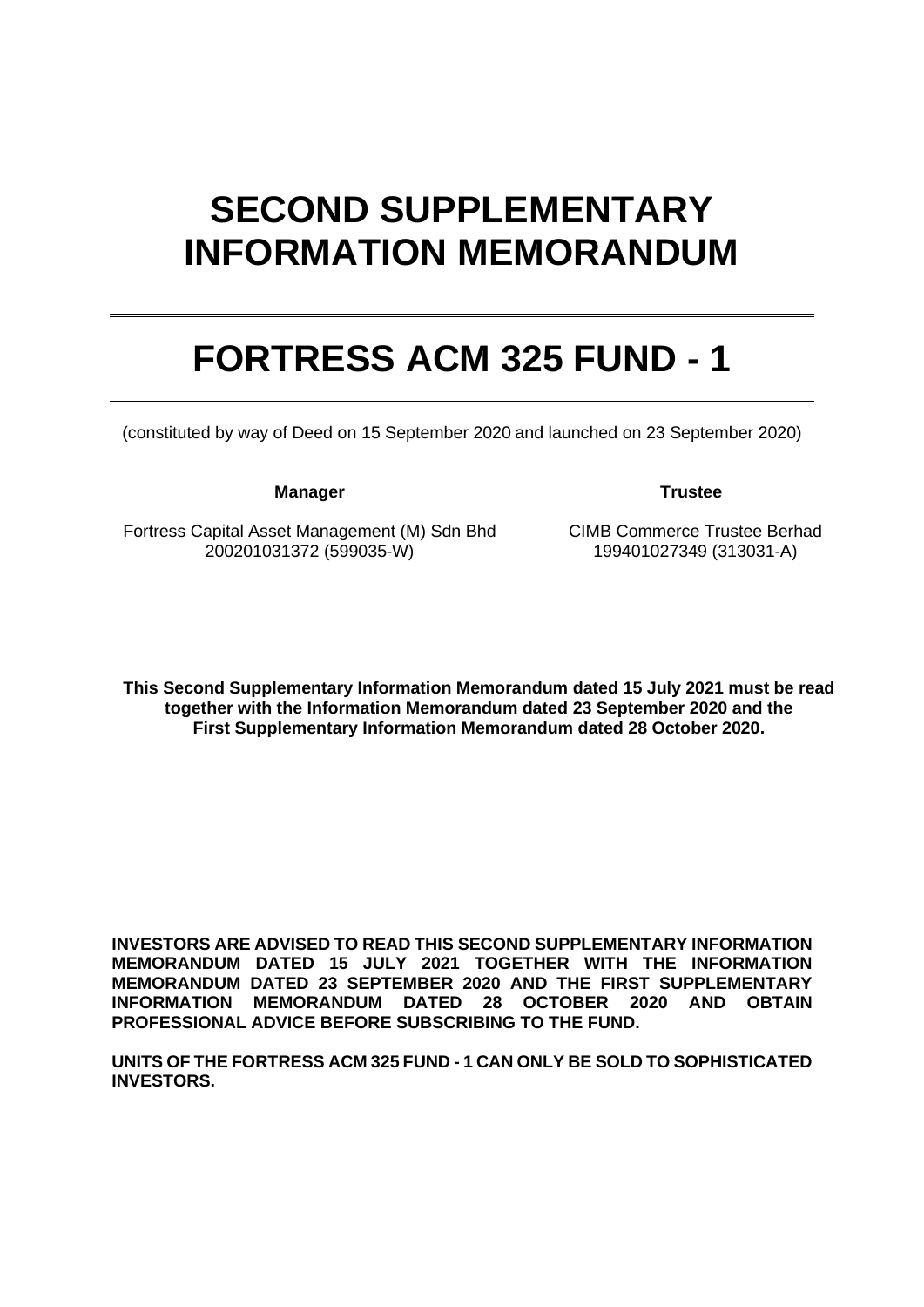**THIS SECOND SUPPLEMENTARY INFORMATION MEMORANDUM DATED 15 JULY 2021 IS TO BE READ IN CONJUNCTION WITH THE INFORMATION MEMORANDUM DATED 23 SEPTEMBER 2020 AND THE FIRST SUPPLEMENTARY INFORMATION MEMORANDUM DATED 28 OCTOBER 2020.**

## **Responsibility Statements**

This Second Supplementary Information Memorandum has been seen and approved by the directors of Fortress Capital Asset Management (M) Sdn Bhd and they collectively and individually accept full responsibility for the accuracy of all information contained herein and confirm, having made all enquiries which are reasonable in the circumstances, that to the best of their knowledge and belief, there are no other facts omitted which would make any statement herein misleading.

### **Statements of Disclaimer**

A copy of this Second Supplementary Information Memorandum has been lodged with the Securities Commission Malaysia under the Lodge and Launch Framework.

The Securities Commission Malaysia will not be liable for any non-disclosure on the part of the Manager and takes no responsibility for the contents of this Second Supplementary Information Memorandum, makes no representation as to its accuracy or completeness and expressly disclaims any liability whatsoever for any loss howsoever arising from, or in reliance upon the whole or any part of the content of this Second Supplementary Information Memorandum.

**INVESTORS SHOULD RELY ON THEIR OWN EVALUATION TO ASSESS THE MERITS AND RISKS OF THE INVESTMENT. IN CONSIDERING THE INVESTMENT, INVESTORS WHO ARE IN DOUBT AS TO THE ACTION TO BE TAKEN SHOULD CONSULT THEIR PROFESSIONAL ADVISERS IMMEDIATELY**.

### **Additional Statements**

Investors should note that they may seek recourse under the Capital Markets and Services Act 2007 for breaches of securities laws and regulations including any statement in this Second Supplementary Information Memorandum that is false, misleading, or from which there is a material omission; or for any misleading or deceptive act in relation to this Second Supplementary Information Memorandum or the conduct of any other person in relation to the Fund.

The Fund will not be offered for sale in the United States of America, its territories or possessions and all areas subject to its jurisdiction, or to any U.S. Person(s). Accordingly, investors may be required to certify that they are not U.S. Person(s) before making an investment in the Fund.

**Investors should note that the Fund is a Malaysian domiciled fund.**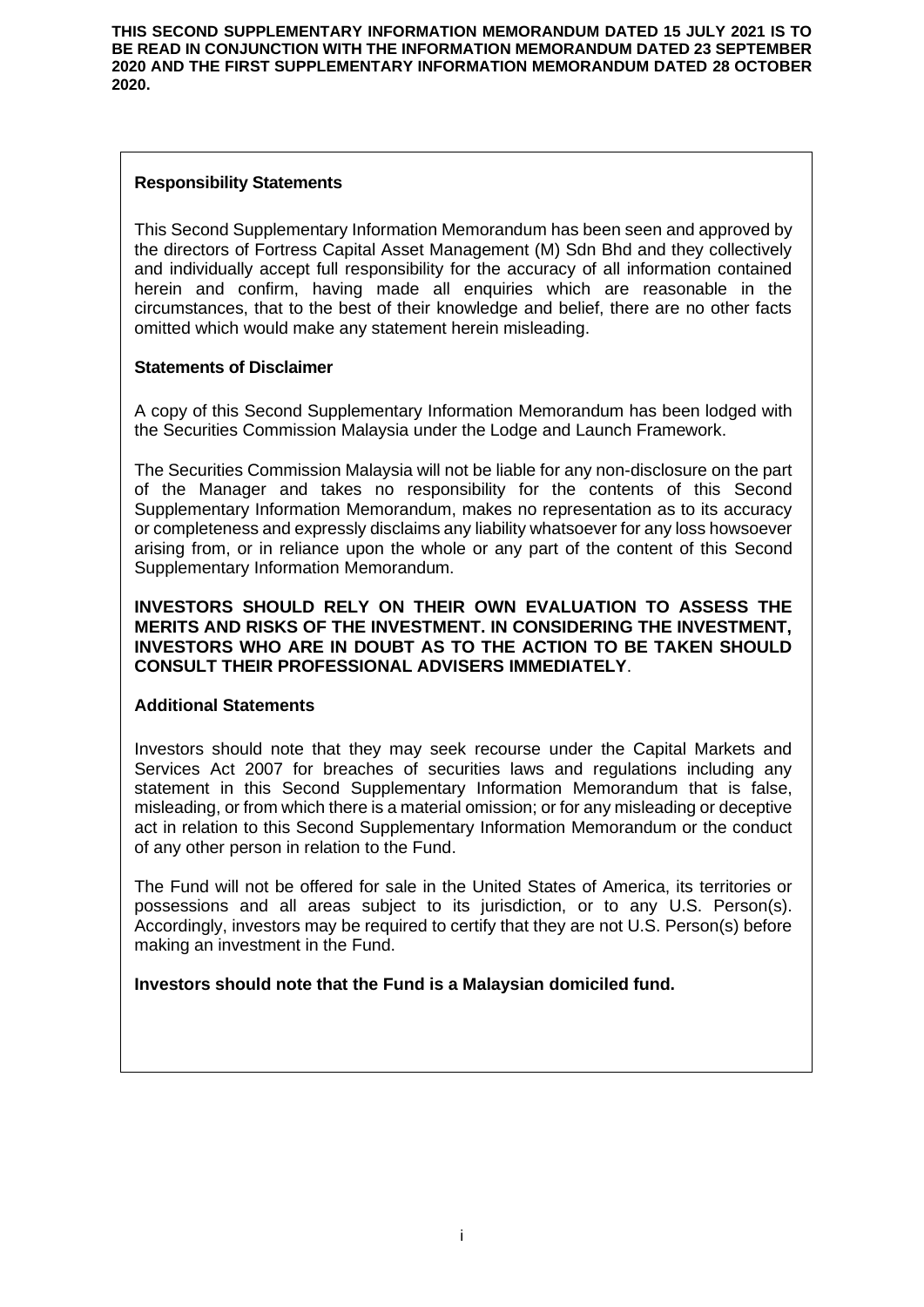**THIS SECOND SUPPLEMENTARY INFORMATION MEMORANDUM DATED 15 JULY 2021 IS TO BE READ IN CONJUNCTION WITH THE INFORMATION MEMORANDUM DATED 23 SEPTEMBER 2020 AND THE FIRST SUPPLEMENTARY INFORMATION MEMORANDUM DATED 28 OCTOBER 2020.**

**Unless otherwise provided in this Second Supplementary Information Memorandum, all the capitalised terms used herein shall have the same meanings ascribed to them in the Information Memorandum dated 23 September 2020 as amended by the First Supplementary Information Memorandum dated 28 October 2020 ("Information Memorandum").**

This Second Supplementary Information Memorandum is issued to inform investors of the change in the fund management team for the Fund.

### **AMENDMENT TO THE FUND MANAGEMENT TEAM FOR THE FUND**

The information on the fund management team for the Fund under Section 9.1 – Manager in "Chapter 9 – Parties to the Fund" on page 24 of the Information Memorandum is hereby deleted and replaced with the following:

Designated Fund Manager for the Fund

Jason Lee Wei Chung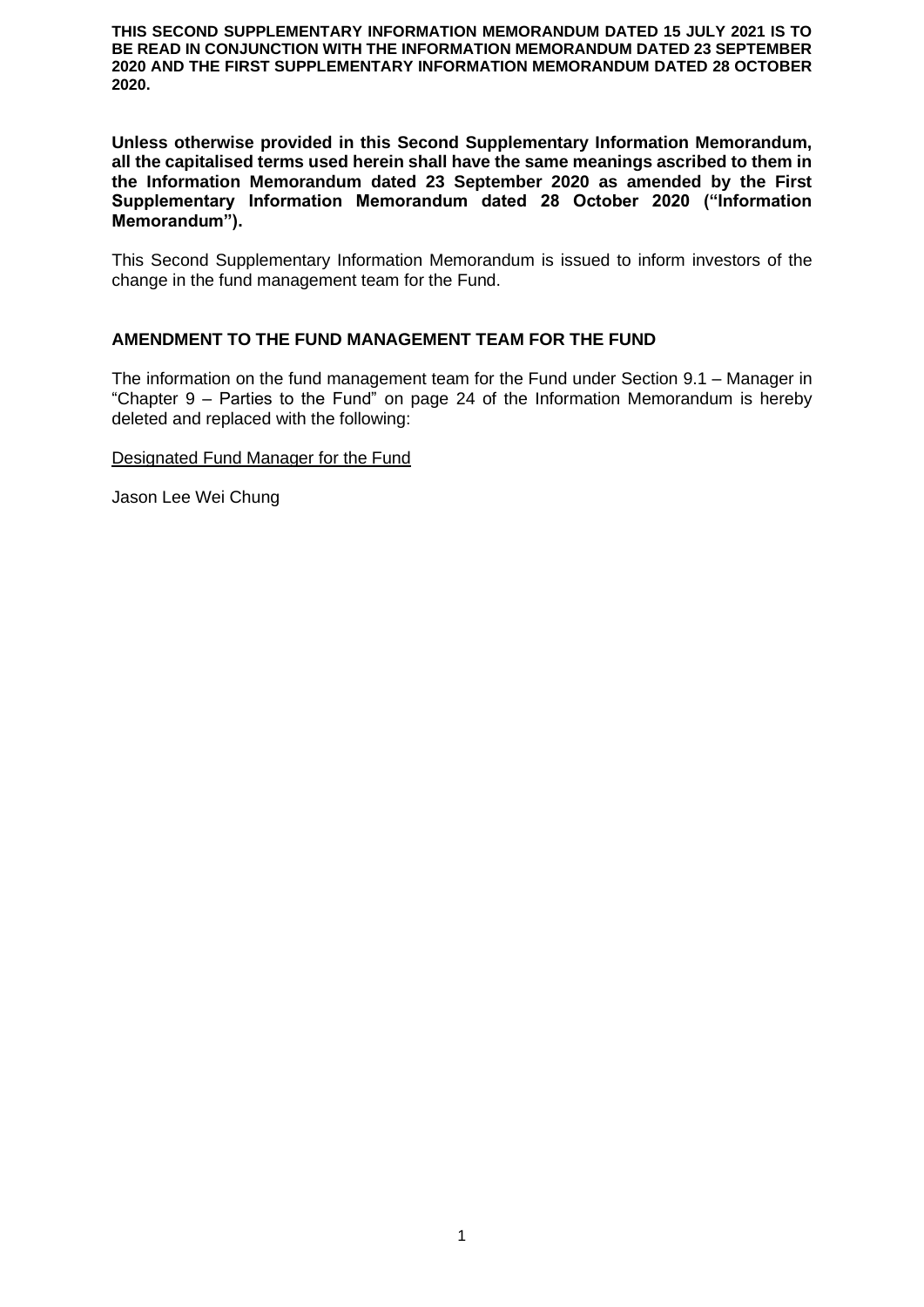# **FIRST SUPPLEMENTARY INFORMATION MEMORANDUM**

# **FORTRESS ACM 325 FUND - 1**

(constituted by way of Deed on 15 September 2020)

**Manager Trustee**

Fortress Capital Asset Management (M) Sdn Bhd 200201031372 (599035-W)

CIMB Commerce Trustee Berhad 199401027349 (313031-A)

**This First Supplementary Information Memorandum dated 28 October 2020 must be read together with the Information Memorandum dated 23 September 2020.**

**INVESTORS ARE ADVISED TO READ THIS FIRST SUPPLEMENTARY INFORMATION MEMORANDUM DATED 28 OCTOBER 2020 TOGETHER WITH THE INFORMATION MEMORANDUM DATED 23 SEPTEMBER 2020 AND OBTAIN PROFESSIONAL ADVICE BEFORE SUBSCRIBING TO THE FUND.** 

**UNITS OF THE FORTRESS ACM 325 FUND - 1 CAN ONLY BE SOLD TO SOPHISTICATED INVESTORS.**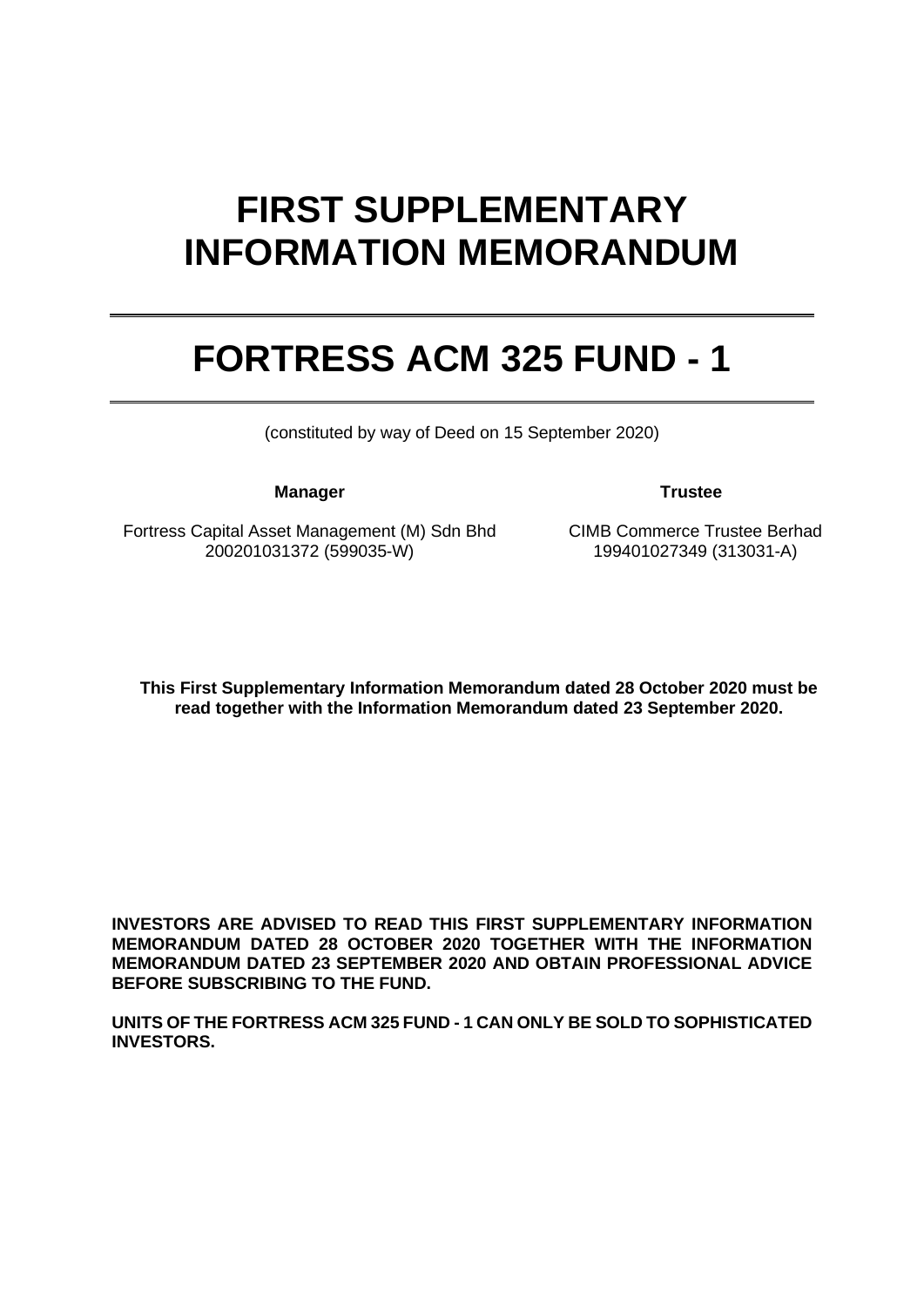## **Responsibility Statements**

This First Supplementary Infomation Memorandum has been seen and approved by the directors of Fortress Capital Asset Management (M) Sdn Bhd and they collectively and individually accept full responsibility for the accuracy of all information contained herein and confirm, having made all enquiries which are reasonable in the circumstances, that to the best of their knowledge and belief, there are no other facts omitted which would make any statement herein misleading.

## **Statements of Disclaimer**

A copy of this First Supplementary Infomation Memorandum has been lodged with the Securities Commission Malaysia under the Lodge and Launch Framework.

The Securities Commission Malaysia will not be liable for any non-disclosure on the part of the Manager and takes no responsibility for the contents of this First Supplementary Infomation Memorandum, makes no representation as to its accuracy or completeness and expressly disclaims any liability whatsoever for any loss howsoever arising from, or in reliance upon the whole or any part of the content of this First Supplementary Infomation Memorandum.

#### **INVESTORS SHOULD RELY ON THEIR OWN EVALUATION TO ASSESS THE MERITS AND RISKS OF THE INVESTMENT. IN CONSIDERING THE INVESTMENT, INVESTORS WHO ARE IN DOUBT AS TO THE ACTION TO BE TAKEN SHOULD CONSULT THEIR PROFESSIONAL ADVISERS IMMEDIATELY**.

## **Additional Statements**

Investors should note that they may seek recourse under the Capital Markets and Services Act 2007 for breaches of securities laws and regulations including any statement in this First Supplementary Infomation Memorandum that is false, misleading, or from which there is a material omission; or for any misleading or deceptive act in relation to this First Supplementary Infomation Memorandum or the conduct of any other person in relation to the Fund.

The Fund will not be offered for sale in the United States of America, its territories or possessions and all areas subject to its jurisdiction, or to any U.S. Person(s). Accordingly, investors may be required to certify that they are not U.S. Person(s) before making an investment in the Fund.

**Investors should note that the Fund is a Malaysian domiciled fund.**